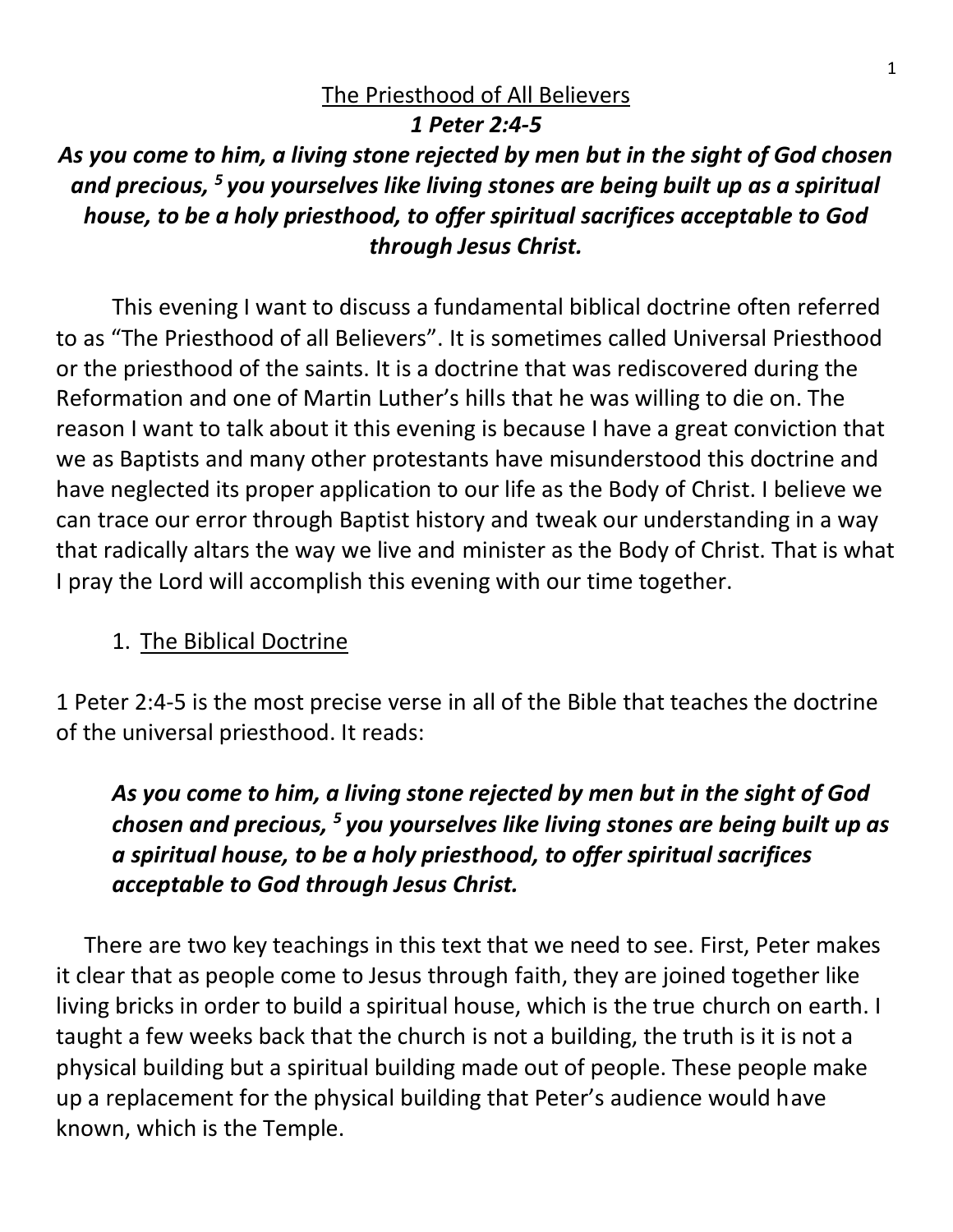Secondly, Peter says that these people also make up a holy priesthood. Of course, the only priesthood Peter's Jewish audience had ever known was that of Judaism. They would have clearly understood Peter to be saying the priesthood of Judaism is now replaced with the Ekklesia, the Body of Christ. Peter also says that the duties and operations of the priesthood is being given over to this new people. They are the ones now that will offer spiritual sacrifices to God, both for themselves and for anyone else that wants to come to God.

Matthew 21:28 – 43 (Look at 43)

Now let's break the 2 key teachings down as we understand them Scripturally and see how they apply to us.

## The **Spiritual House** as it replaces the Temple:

The Temple was a physical location where God chose to let his presence dwell. If anyone wanted to come to God, they had to travel to this location. Once they travelled to this location, they were still limited on how close they could get to him as he dwelt in the holy of holies, where only the high priest could go.

So now, all believers collectively make up the location where God's presence dwells on the earth. Wherever believers are, God is also. The house of God is no longer confined to a geographical location where people have to travel to in order to be with God, but it is mobile and now goes to the ends of the earth. Also, his presence is no longer hidden in the holy of holies but is open to all who come by faith in Jesus Christ.

The **Holy Priesthood** as it replaces the Aaronic Priesthood of the Old Covenant: The Aaronic priesthood was responsible for communicating between God and man and man and God, orchestrating and conducting worship, ministering to God's people, and making God known to the world. Since Peter says that all who come to Jesus through faith are now a holy priesthood, we are the ones who carry these duties on. We communicate between God and man and man and God. We tell people what God says to them (through His Word) and help them respond to Him (through prayers and supplications). We collectively orchestrate and conduct the worship of God. We are all ministers to God's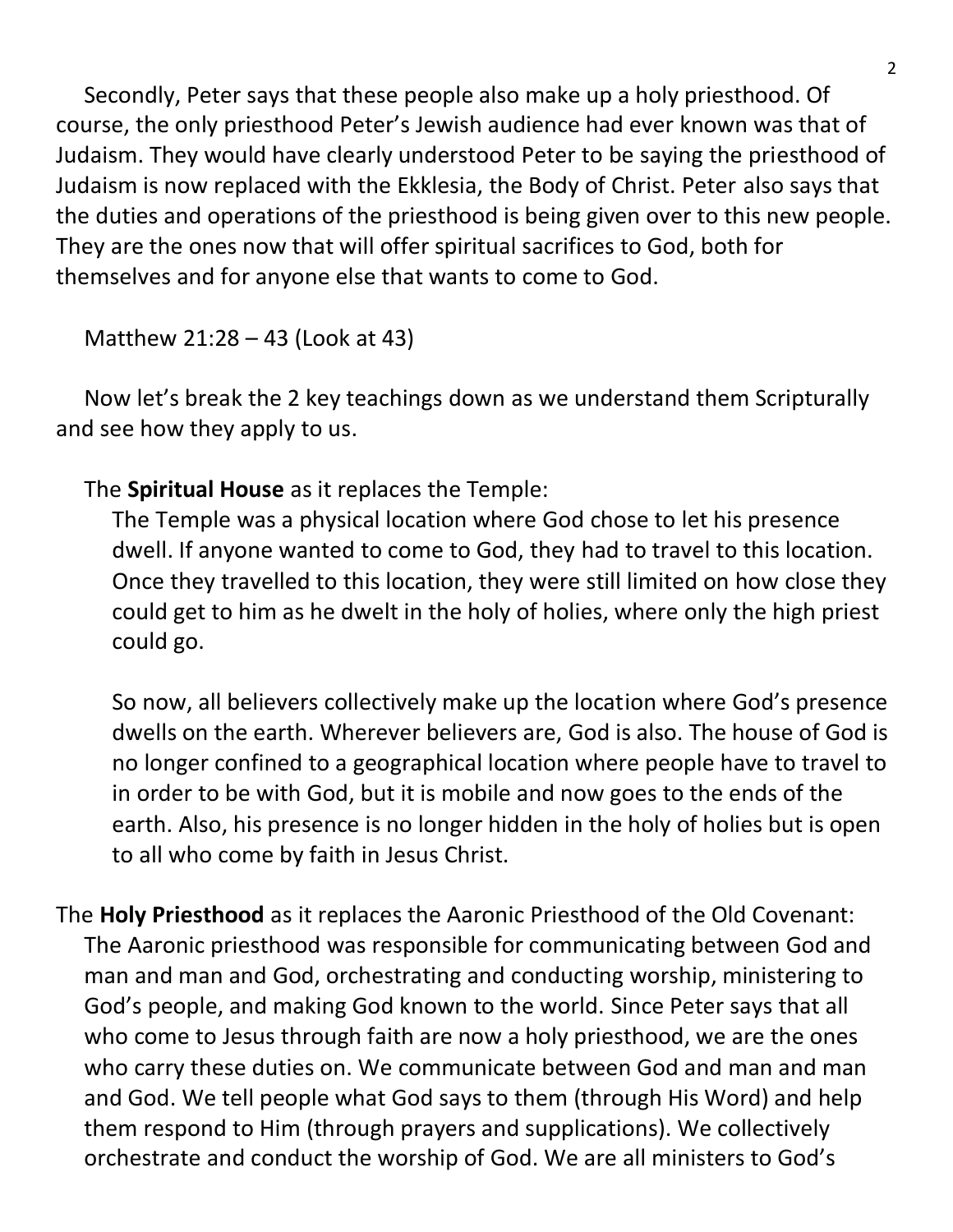people and we are all responsible to make God known to the world. We are all the priesthood of God appointed by the Great Hight Priest Jesus. However, we need to remember we are a spiritual priesthood. That is why we do not wear certain clothes or carry out certain ceremonies and live in secluded locations.

### 2. The Baptist Error

Now that we have laid a biblical foundation for understanding this doctrine let's look at how we typically define it as Baptist and see if we need to tweak our understanding and consequently our practices.

Martin Luther, along with many other reformers, recognized that the Roman Catholic doctrine of "temporal and spiritual orders" (most commonly known to us as "Clergy and laity") was not biblically accurate. In Fact, for the most part it was man-made. They essentially believed that common believers were not capable of fulfilling the duties that the clergy were called to so they created this great distinction between the two. Instead of an equal playing field where every believer participated in the priestly duties, the Roman Catholic church created a hierarchy in the church. The trained professionals ruled over the common untrained people. This distinction was largely non-existent prior to the fourth century. (I say largely because some historians claim there were traces of it just prior to Constantine). We all know what happened with this unbiblical dispensing of power.

So Luther wanted to return the ministry of the church back to the people. In his *Address to the Nobility of the German Nation* (1520) he says, "For whoever comes out of the water of baptism can boast that he is already a consecrated priest, bishop, and pope, although of course it is not seemly that just anybody shall exercise such office." It is my opinion that Luther did go far enough with his reform of this error, as was the case with many other areas of the reformation. Luther made great steps toward the Scriptural teaching in this area but steps toward the Scripture is not enough, we must return fully to the Scriptures no matter how much it conflicts with the current culture and state of affairs.

I believe the Baptist errored in their misunderstanding or misinterpretation of Luther's argument against clericalism. Which, is a misinterpretation of 1 Peter 2:4-5. The Baptist interpreted the doctrine as "The Priesthood of the Believer" instead of "Believers". This one letter made a significate difference. The Baptist understood this individualistically. The simply took away that individual believers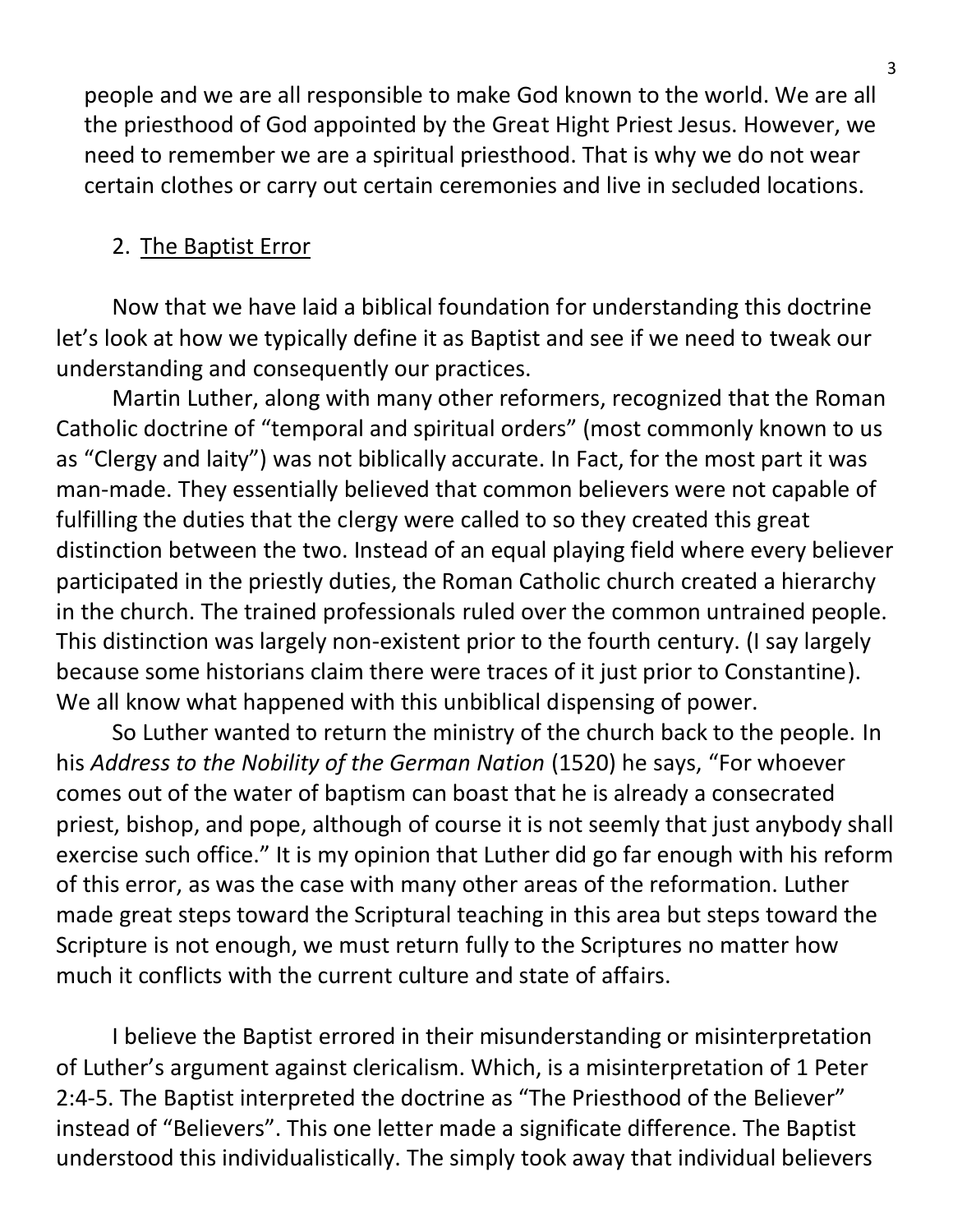did not need a priest to come to God. While that is absolutely true, it is not the intent of the Reformers nor the Bible to be the definition of the doctrine of priesthood of all believers. Winthrop S. Hudson offered this critique:

"To the extent that Baptists were to develop an apologetic for their church life during the early decades of the twentieth century, it was to be on the basis of this highly individualistic principle. It has become increasingly apparent that this principle was derived from the general cultural and religious climate of the nineteenth century rather than from any serious study of the Bible. … The practical effect of the stress upon "soul competency" as the cardinal doctrine of Baptists was to make every man's hat his own church."

Paul Althaus, the great interpreter of Luther's theology, explains the original Reformation meaning of this term:

"Luther never understands the priesthood of all believers merely in the sense of the Christian's freedom to stand in a direct relationship to God without a human mediator. Rather, he constantly emphasizes the Christian's evangelical authority to come before God on behalf of the brethren and also of the world. The universal priesthood expresses not religious individualism but its exact opposite, the reality of the congregation as a community."

Here are some of the problems this error has created:

- We are not interpreting and applying the Scriptures fully and/or correctly. That always needs to change (semper reformanda)
- Our Christianity has suffered greatly at the hands of "individualism", which this error has energized.
- We have fallen short of fully reforming the clericalism of Roman Catholicism and thus propagated a dangerous class distinction within Christendom (Professionals verses amateurs)
- This error has propagated performance driven and participatory worship
- It has fostered and fueled many negative aspects of denominationalism
- It has weakened the church's witness to the world through the splintering within our ministry